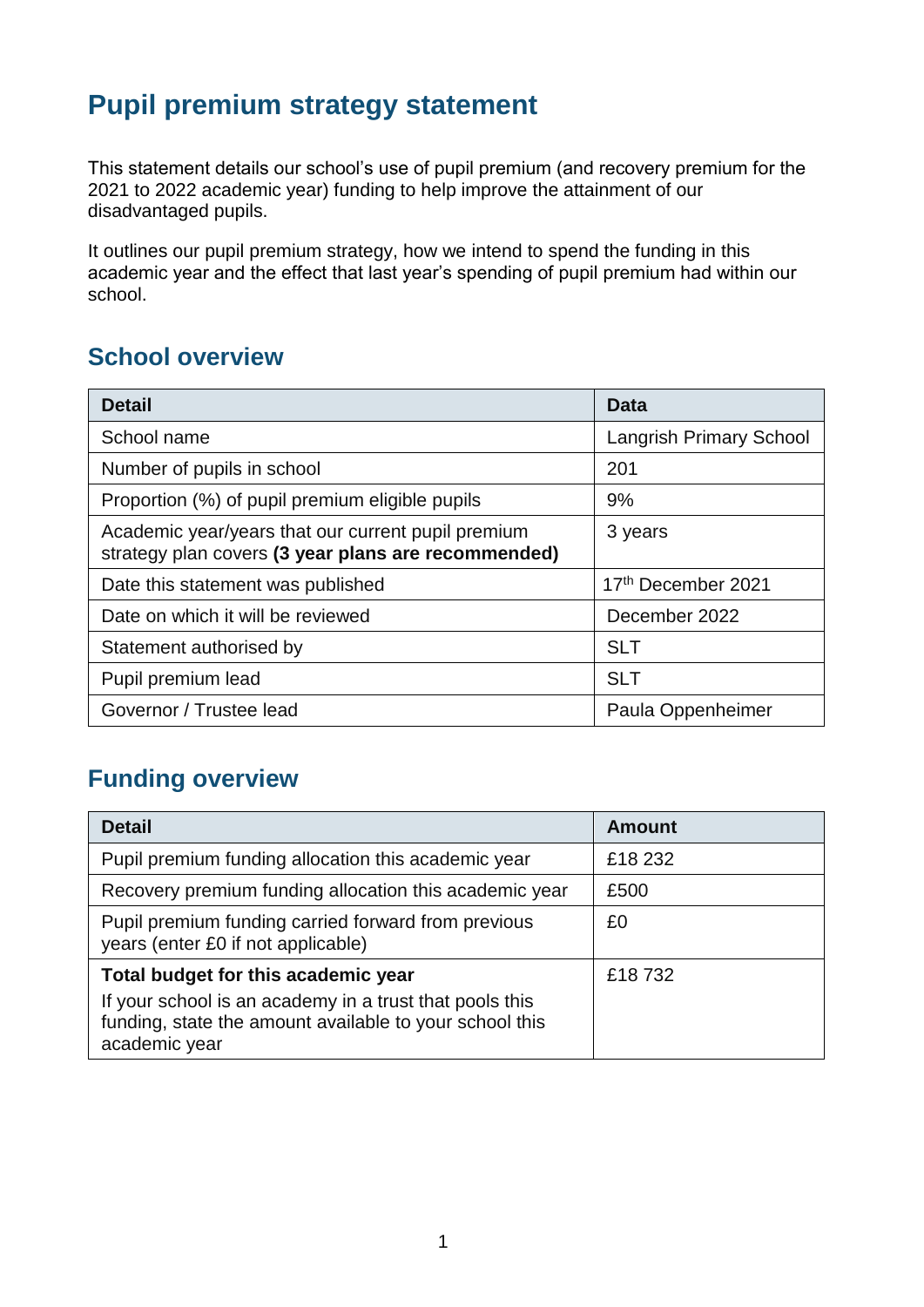# **Part A: Pupil premium strategy plan**

## **Statement of intent**

Our intention is that all pupils, irrespective of their background or the challenges they face, make good progress and achieve high attainment across all subject areas. The focus of our pupil premium strategy is to support disadvantaged pupils to achieve that goal, including progress for those who are already high attainers. We will consider the challenges faced by vulnerable pupils as individuals.

The activity outlined in this statement is intended to support the pupil's needs, regardless of whether they are disadvantaged or not. High-quality teaching is at the heart of our approach, with a focus on areas in which disadvantaged pupils require the most support. This is proven to have the greatest impact on closing the disadvantage attainment gap and at the same time will benefit the nondisadvantaged pupils in our school.

Implicit in the intended outcomes detailed below, is the intention that nondisadvantaged pupils' attainment will be sustained and improved alongside progress for their disadvantaged peers. Our strategy is also integral to wider school plans for education recovery, notably in its targeted support through the National Tutoring Programme for pupils whose education has been worst affected, including nondisadvantaged pupils.

Our approach will be responsive to common challenges and individual needs, rooted in robust diagnostic assessment, not assumptions about the impact of disadvantage. The approaches we have adopted complement each other to help pupils excel. To ensure they are effective we will:

· ensure disadvantaged pupils are challenged in the work that they're set

· act early to intervene at the point need is identified

· adopt a whole school approach in which all staff take responsibility for disadvantaged pupils' outcomes supporting high expectations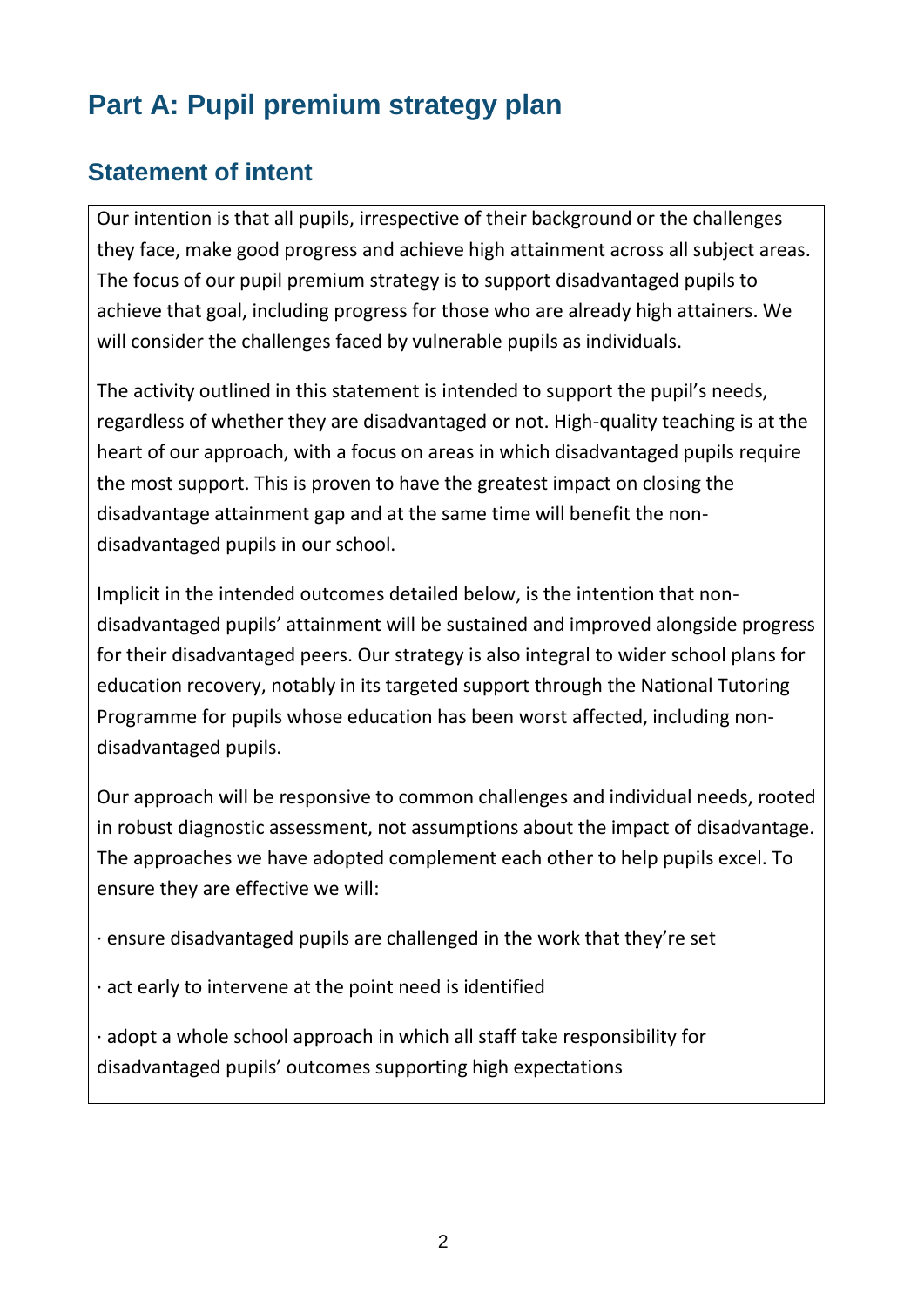# **Challenges**

This details the key challenges to achievement that we have identified among our disadvantaged pupils.

| <b>Challenge</b><br>number | Detail of challenge                                                                                                                                                                                                           |
|----------------------------|-------------------------------------------------------------------------------------------------------------------------------------------------------------------------------------------------------------------------------|
|                            | Lockdown has resulted in greater gaps for our disadvantaged pupils in core<br>areas of the curriculum, which were harder to support remotely. Reading,<br>phonics/spelling and handwriting have most noticeably been delayed. |
| 2                          | Children dealing with trauma in their own lives require support to process this<br>before they can begin to improve their academic attainment.                                                                                |
| 3                          | Lockdown has created a greater incidence of communication and language<br>difficulties form our more disadvantaged children.                                                                                                  |
| 4                          | Lack of funds to support enrichment activities and uniform requirements.                                                                                                                                                      |

#### **Intended outcomes**

This explains the outcomes we are aiming for **by the end of our current strategy plan**, and how we will measure whether they have been achieved.

| <b>Intended outcome</b>                                                               | <b>Success criteria</b>                                                                                                        |
|---------------------------------------------------------------------------------------|--------------------------------------------------------------------------------------------------------------------------------|
| Increased academic attainment to close<br>the gap in reading, writing and maths       | Children will have made good or<br>accelerated progress by the end of the<br>year.                                             |
| Improved behaviours for learning                                                      | Greater independence and resilience<br>within lessons; evidence of class<br>learning behaviours being utilised<br>effectively. |
| More settled, resilient children who are<br>able to self-regulate their relationships | Fewer referrals being made to ELSA<br>and less pastoral incidents reported                                                     |
| All children able to access enrichment<br>opportunities equally                       | Attendance at trips, clubs and<br>representation on school teams                                                               |

# **Activity in this academic year**

This details how we intend to spend our pupil premium (and recovery premium funding) **this academic year** to address the challenges listed above.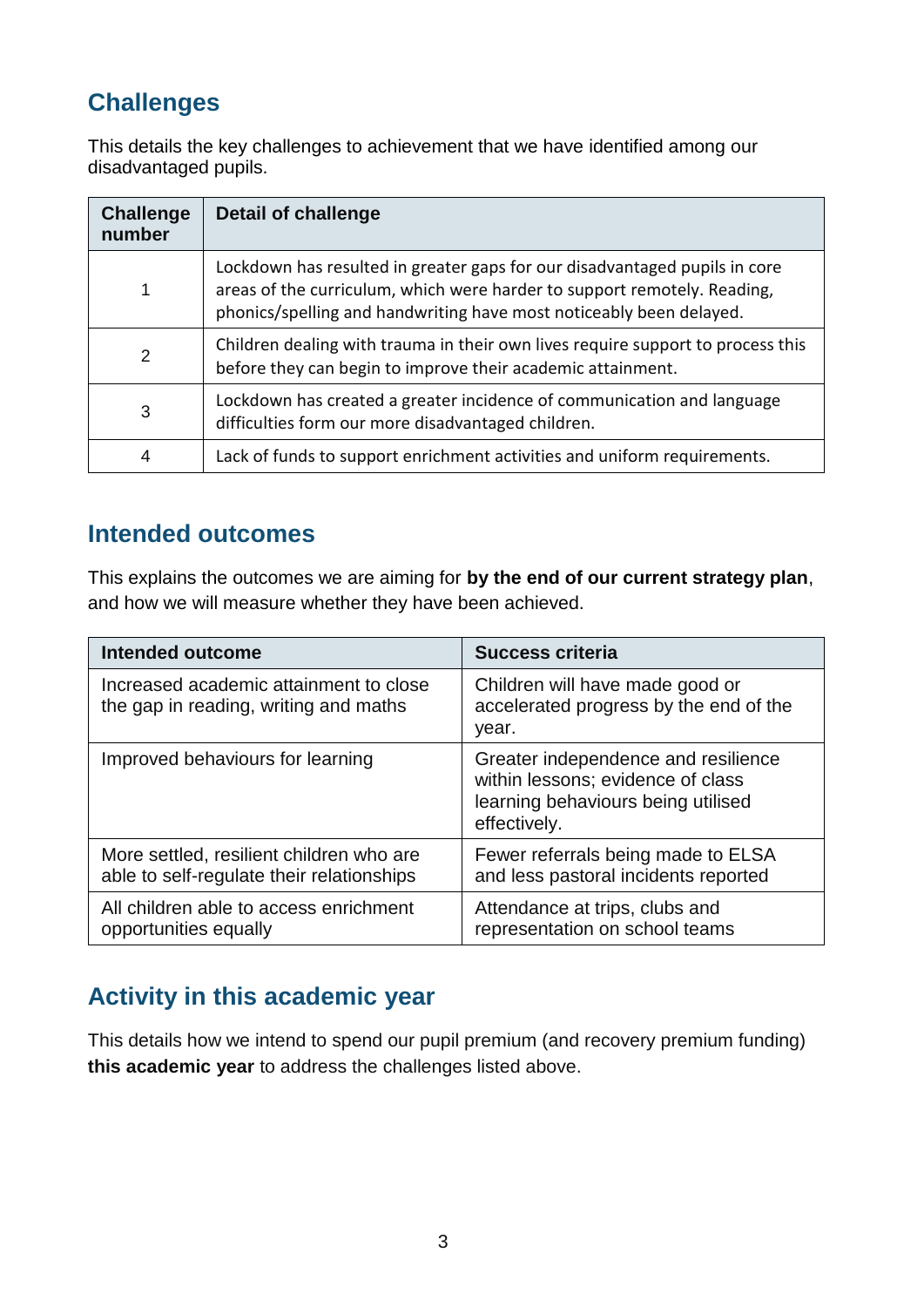#### **Teaching (for example, CPD, recruitment and retention)**

Budgeted cost: £6 244

| <b>Activity</b>                                                                                   | <b>Evidence that supports this</b><br>approach                                                                                                           | <b>Challenge</b><br>number(s)<br>addressed |
|---------------------------------------------------------------------------------------------------|----------------------------------------------------------------------------------------------------------------------------------------------------------|--------------------------------------------|
| Recruitment of a<br>specialised LSA<br>(qualified teacher) to<br>support vulnerable<br>year group | Targeted focussed teaching in daily<br>English and math lesson to allow for<br>a differentiated diet to suit the needs<br>of a diverse group of learners | 1, 3                                       |
| <b>Forest School</b><br>Provision extended                                                        | After school club (to vulnerable year<br>group) and additional curriculum<br>provision to develop 'soft skills' lost<br>during lockdown                  | 2, 3                                       |

#### **Targeted academic support (for example, tutoring, one-to-one support structured interventions)**

Budgeted cost: £6 244

| <b>Activity</b>       | <b>Evidence that supports this</b><br>approach                                                                                                  | <b>Challenge</b><br>number(s)<br>addressed |
|-----------------------|-------------------------------------------------------------------------------------------------------------------------------------------------|--------------------------------------------|
| Daily reading         | Regular reading and key word work<br>accelerates progress for those not<br>accessing this at home                                               |                                            |
| Phonics catch-up      | Teacher led intervention has had<br>high success rates in the past                                                                              |                                            |
| Early morning tuition | Small group intervention or 1:1<br>tuition before the school day is<br>targeted to children's next steps and<br>ensures regular, protected time |                                            |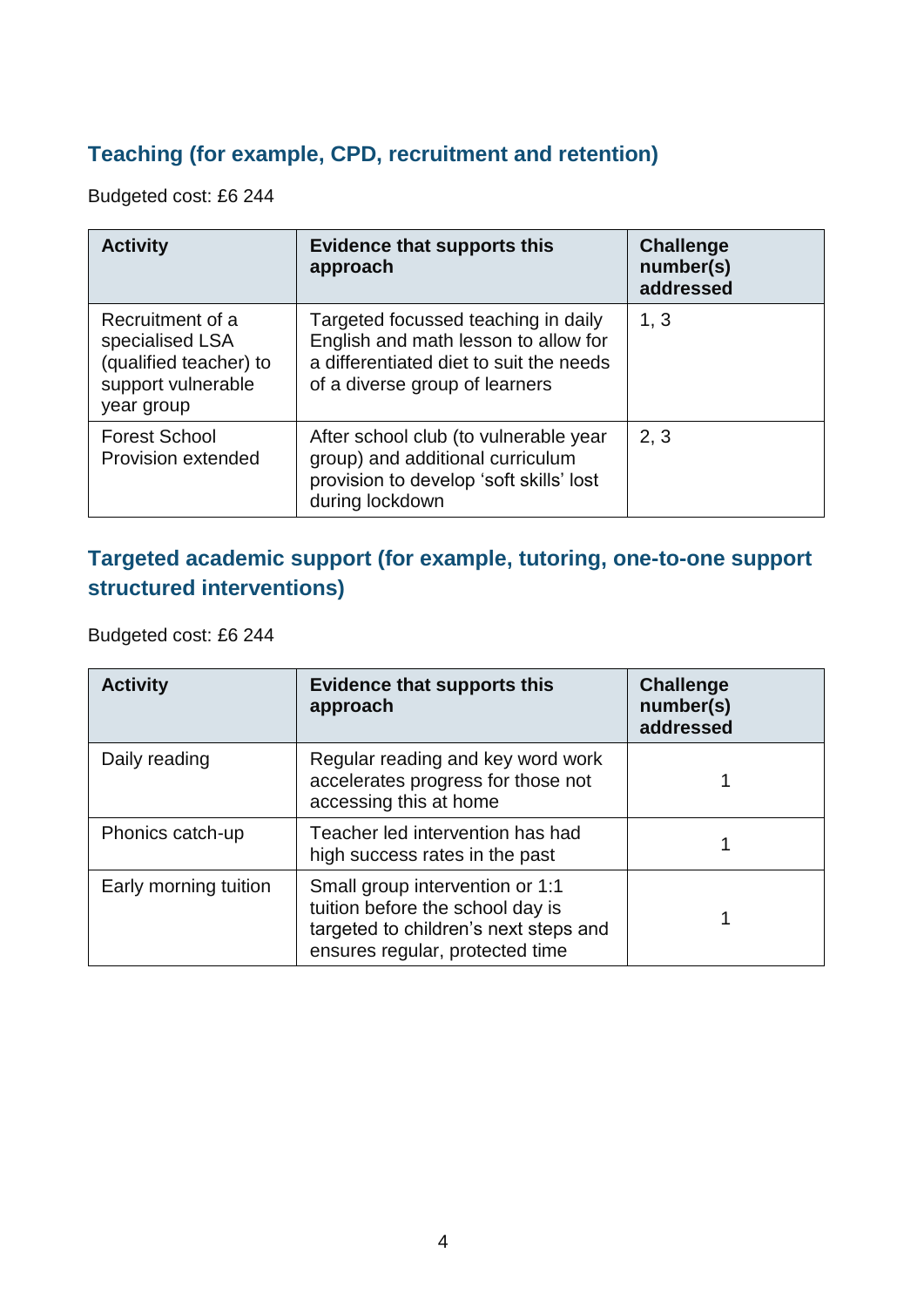## **Wider strategies (for example, related to attendance, behaviour, wellbeing)**

Budgeted cost: £6 244

| <b>Activity</b>                                                                                              | <b>Evidence that supports this</b><br>approach                                                                                                                                                                                                                                                                          | <b>Challenge</b><br>number(s)<br>addressed |
|--------------------------------------------------------------------------------------------------------------|-------------------------------------------------------------------------------------------------------------------------------------------------------------------------------------------------------------------------------------------------------------------------------------------------------------------------|--------------------------------------------|
| <b>Breakfast Club</b><br>Provision                                                                           | Children are more settled by the<br>time they reach the class, are first in<br>to ensure a quiet, smooth transition<br>and have had time with trusted<br>adults to support the transition from<br>home to school.                                                                                                       | 1, 2, 3, 4                                 |
| <b>ELSA</b> support                                                                                          | Children are able to discuss issues<br>arising before they become more<br>serious; issues are often dealt with<br>before the end of the school day so<br>children don't take these home and<br>dwell on them.<br>Invited children have protected time<br>to work on pastoral targets<br>(highlighted in CP & CIN plans) | 1, 2, 3                                    |
| Lego Therapy                                                                                                 | Teamwork, communication and<br>language skills develop well while<br>providing nurture time for individuals                                                                                                                                                                                                             | 1, 3                                       |
| Uniform/kit funding                                                                                          | Children have equal access to the<br>grounds and all activities                                                                                                                                                                                                                                                         | $\overline{4}$                             |
| Drama workshops,<br>funded trips, Activ8<br>provision                                                        | Children have equal access to<br>enrichment opportunities,<br>experiences beyond the home                                                                                                                                                                                                                               | 2, 4                                       |
| Resources to support<br>OT (external) and<br>hand gym/fine motor<br>activities<br>(EHCP/Wave 3<br>provision) | Targeted support programmes to<br>develop fine motor skills and<br>address sensory issues can go<br>ahead with these resources now in<br>place.                                                                                                                                                                         | 1, 2, 3, 4                                 |

## **Total budgeted cost: £ 18 232**